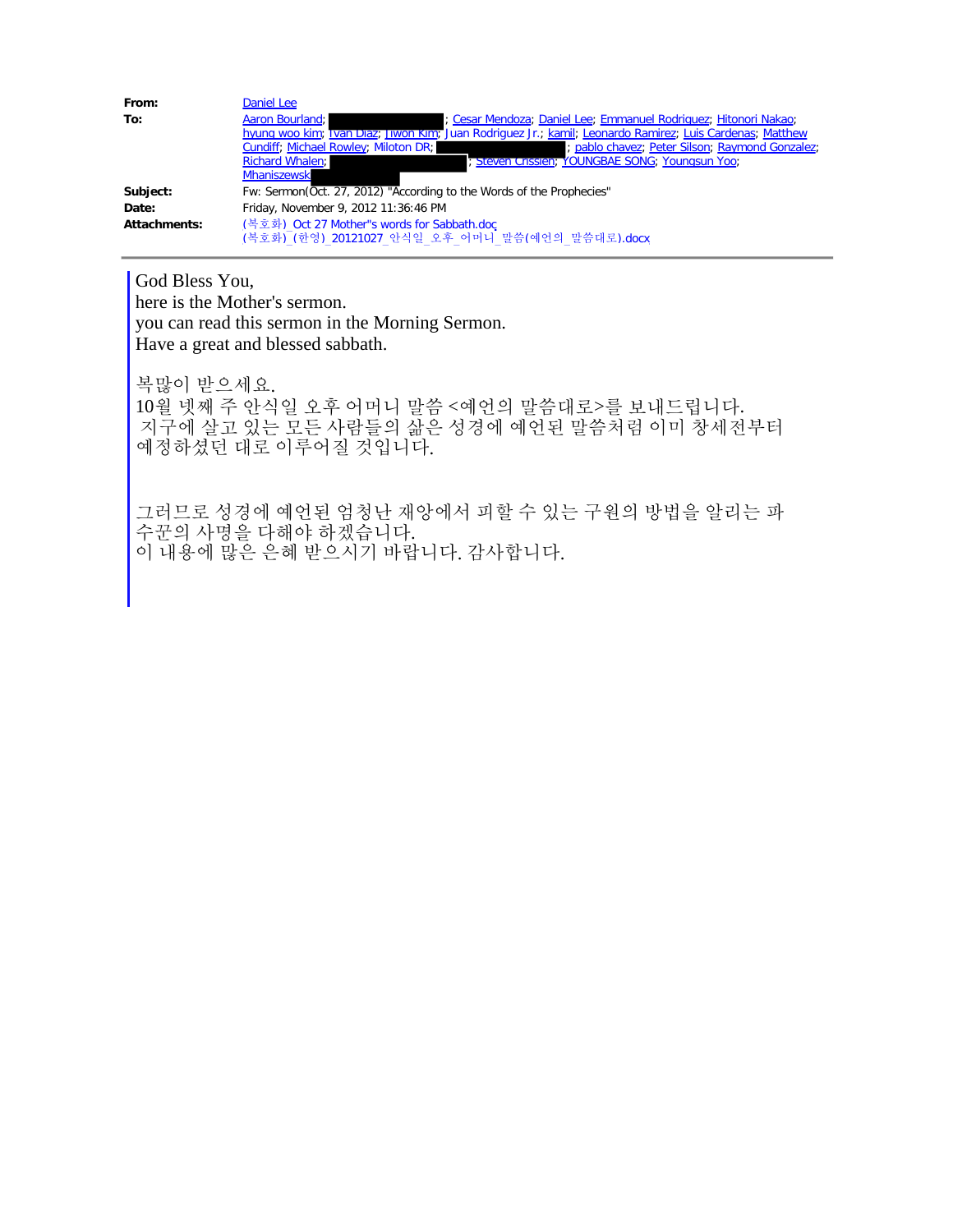## **Oct. 27, 2012 Mother's Words for the Sabbath Afternoon Service <Title: According to the Words of the Prophecies>**

People say that it will be colder this winter than any other previous years, so please prepare warm long johns. If you try to get them when it is already too cold, they might be sold out, and it might be hard to buy them, so please prepare them ahead of time. It is the same spiritually.

The Bible has many prophecies and parables, and it shows us what is going to take place in the future. The lives of all people who live on the face of the earth will go the way God already predestined in the beginning as prophesied in the Bible.

Just as God said that the churches which claim to believe in God around the world would be as many as the sand on the seashore, there are so many churches around the whole world. However there is only one true church, that is, the Church of God. The churches in the world know the Savior of the Age of the Father and that of the Age of the Son. But they do not know the name of Christ Ahnsahnghong who has come as the Savior of the Age of the Holy Spirit. They do not know what this age is.

However, when we know all three names, we can say that we have complete faith that can give us salvation. When a farmer grows trees, he does it hoping to get fruits, not to get only trees. In the same way, we must clearly know the truth that can lead us to salvation ultimately.

In this age, everything is being done the way God has prophesied. Therefore, today let us study God's words under the subject "According to the Words of the Prophecies."

When we talk about disasters, people in the world feel uncomfortable. However unless we proclaim the news of disasters, we cannot find the way to escape, can we? After a disaster comes upon the earth, we cannot find the way to live. Therefore we must let people know the way to be saved so that they can also be ready.

It is the same as getting a check-up to prevent getting disease. If you find out that something is wrong with your health, you must get a check-up at the hospital and get treated before the disease becomes serious. Like this, it is better to be ready and prepared in advance.

Let's say that you heard some robbers' conversation by chance. They talked to each other about which house to break into and when they should do it. Then isn't it a duty of man to let the family who lives in the house know about the robbers' plan? If anybody hears that conversation and doesn't care because it is not his business, he can be a normal person.

Like this, the Bible prophesies a great disaster, so we must not keep silent, knowing that it is going to happen. They cannot be ready unless we tell everybody the news of disasters and the way of salvation to escape the disasters, can they?

The Bible doesn't prophesy only about disasters, but it records the way of salvation as well.

(Rev 1:3) Blessed is the one who reads the words of this prophecy, and blessed are those who hear it and take to heart what is written in it, because the time is near.

We are sinners who committed sin which deserves death in heaven and were cast to this earth, the city of refuge. Therefore we can be blessed with salvation when we read the words of the Bible from God, hear them and keep them. Even if those who listen do not feel comfortable to hear about the news of disasters, we must tell them about them and the way to escape. False prophets do not preach about the news of disasters because people of the world do not want to hear them, and they tell them only sweet words which they would like to hear. They do not preach to them the truth that can save them, either.

God has come to this earth in the flesh just like us since His children are on this earth in the flesh as sinners, and He has let us know the way of salvation. If God had come to the earth showing His divine nature, we would not have been able to look at Him, nor would we have heard His voice or understood it.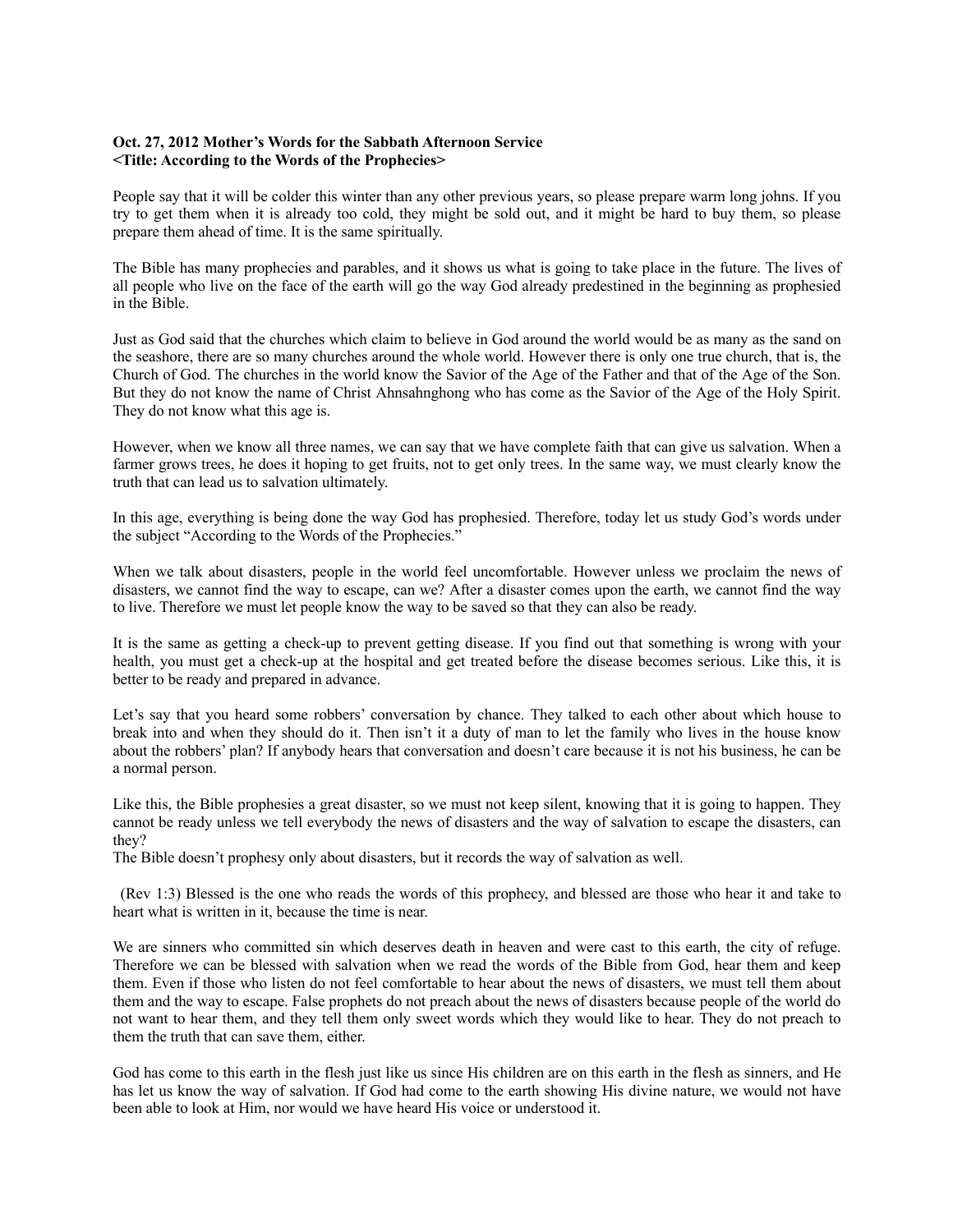Like that, God came in the flesh and let us understand His grace of forgiving our sins from heaven that deserve death, and He gave us the regulations that can lead us to heaven. We cannot enter the heavenly kingdom with the body of sins. It is because sinners cannot become the heavenly citizens. Therefore, we can enter heaven when we keep God's command to love our neighbors as ourselves.

The world does not understand why God has come to the earth as a man. However, whether the world believes or not, we must believe in God who has come as a man. We must also preach the news of salvation that God has taught us. If you knew when a robber would break into a certain house, you must let the people of the house know about that so that the robbers would not break into that house. In the same way, we must let people know about the disaster that is coming upon the world so that the people in the world would not suffer from disasters.

In this world, there are experts in each field, and they warn people whenever something dangerous would happen. Seismologists figure out the signs of earthquakes and warn people about them in advance, and the meteorologists evacuate people through weather forecast.

Not too long ago, I heard from the news that some Italian seismologists were convicted. In April, 2009, 308 people died in the earthquake which occurred in the central part of Italy. They knew that an earthquake was coming, but they didn't issue an earthquake warning, and it caused many victims. For this reason, six scientists and the former vice-president of Civil Protection Agency's technical department were convicted by an Italian court.

Like this, if we know that a disaster is coming, it is very important both physically and spiritually to warn people to evacuate. From now on, there will be more earthquakes, and people who survived in the last one might die in the next one. Therefore, we must pay attention to God's words.

Let us see a record about Prophet Micaiah, who was God's true prophet, and Zedekiah, who was a false prophet, in the Old Testament, and understand what kind of prophets we must become.

(1 Ki 22:1-5) For three years there was no war between Aram and Israel. But in the third year Jehoshaphat king of Judah went down to see the king of Israel. The king of Israel . . . So he asked Jehoshaphat, "Will you go with me to fight against Ramoth Gilead?" . . . But Jehoshaphat also said to the king of Israel, "First seek the counsel of the LORD."

In that age, they used to ask the prophets to prophesy in order to decide whether or not they should start a war. Back then there were always wars to take more territory. It is the same now. God told Jehoshaphat, King of Judah, not to help Ahab, but Jehoshaphat disobeyed God, and helped Ahab start a war against Aram as if he were very kind.

When King Ahab asked the prophets, they all said, "Go and fight!" They told the king all the sweet words.

(1 Ki 22:6) So the king of Israel brought together the prophets-about four hundred men-and asked them, "Shall I go to war against Ramoth Gilead, or shall I refrain?" "Go," they answered, "for the Lord will give it into the king's hand."

Jehoshaphat asked Ahab if there was any other prophet. Then Ahab said that there is a prophet named Micaiah, but that he hates him because he never says anything good.

(1 Ki 22:13-24) "Therefore hear the word of the LORD . . . And the LORD said, 'Who will entice Ahab into attacking Ramoth Gilead and going to his death there?' One suggested this, and another that. Finally, a spirit came forward, stood before the LORD and said, 'I will entice him.' 'By what means?' the LORD asked. 'I will go out and be a lying spirit in the mouths of all his prophets,' he said. 'You will succeed in enticing him,' said the LORD. 'Go and do it.' So now the LORD has put a lying spirit in the mouths of all these prophets of yours. The LORD has decreed disaster for you." Then Zedekiah son of Kenaanah went up and slapped Micaiah in the face. "Which way did the spirit from the LORD go when he went from me to speak to you?" he asked.

King Ahab went to the battlefield, believing the false prophets' prophecy. He disguised Jehoshaphat as a king, but he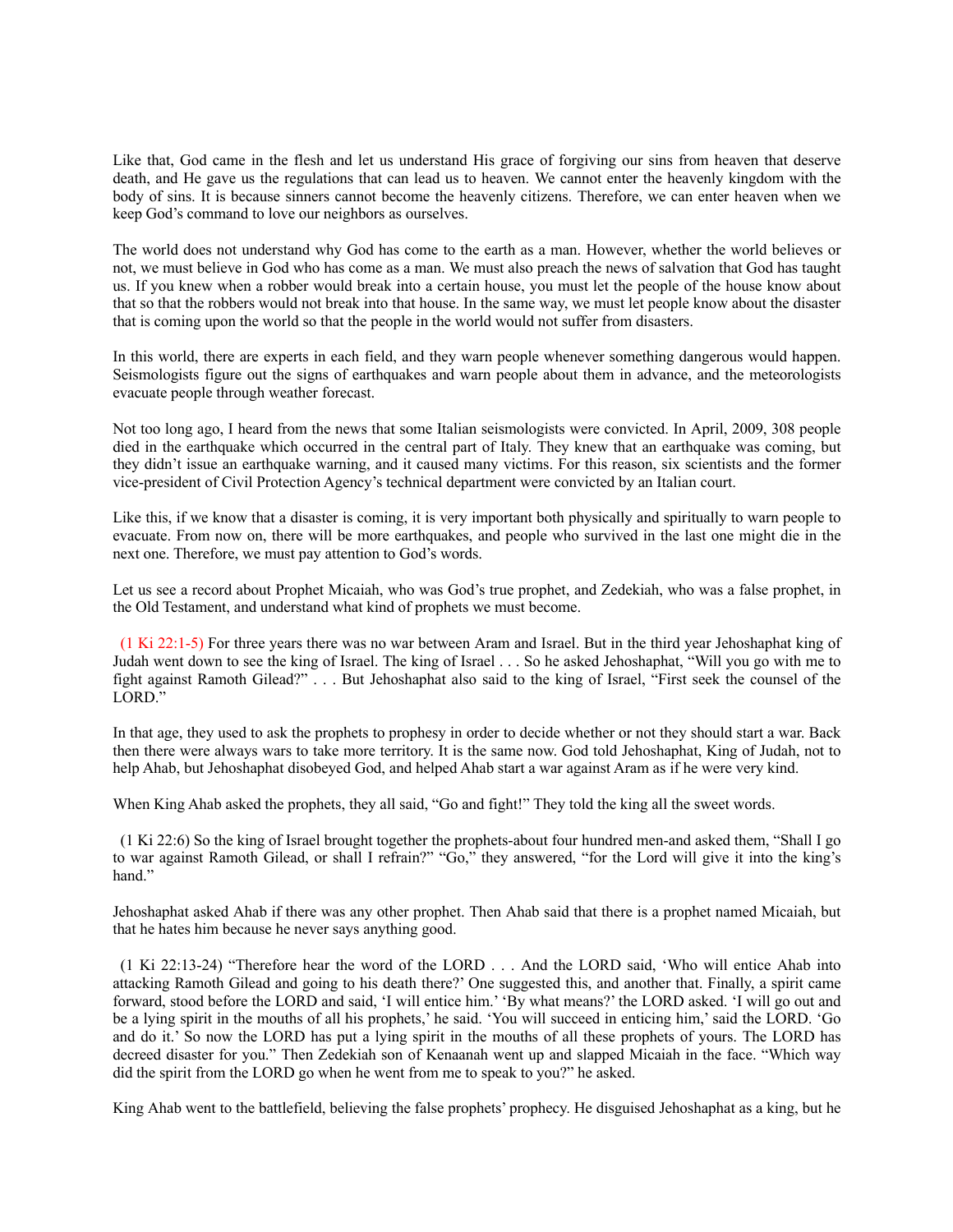was killed, being stricken by an arrow that somebody shot at a random person.

(1 Ki 22:29-38) So the king of Israel and Jehoshaphat king of Judah went up to Ramoth Gilead. The king of Israel said to Jehoshaphat, "I will enter the battle in disguise, but you wear your royal robes." . . . Now the king of Aram had ordered his thirty-two chariot commanders, "Do not fight with anyone, small or great, except the king of Israel." . . . But someone drew his bow at random and hit the king of Israel between the sections of his armor. The king told his chariot driver, "Wheel around and get me out of the fighting. I've been wounded." All day long the battle raged, and the king was propped up in his chariot facing the Arameans. The blood from his wound ran onto the floor of the chariot, and that evening he died. . . . So the king died and was brought to Samaria, and they buried him there. They washed the chariot at a pool in Samaria . . . and the dogs licked up his blood, as the word of the LORD had declared.

You can see that no matter how crafty King Ahab tried to be, everything was done according to God's prophecies. Even the prophecy that dogs would lick up Ahab's blood was fulfilled. If King Ahab had listened to Micaiah, the true prophet of God, he would have saved his life. God was disappointed in Jehoshaphat as well because he had disobeyed God's command not to be united with Ahab.

Let us also see the situation of the time of Jeremiah, God's prophet, and Hananiah, the false prophet.

(Jer 25:6-14) Do not follow other gods to serve and worship them; do not provoke me to anger with what your hands have made. . . . Therefore the LORD Almighty says this: "Because you have not listened to my words, I will summon all the peoples of the north and my servant Nebuchadnezzar king of Babylon," declares the LORD, "and I will bring them against this land and its inhabitants and against all the surrounding nations. I will completely destroy them and make them an object of horror and scorn, and an everlasting ruin. . . . This whole country will become a desolate wasteland, and these nations will serve the king of Babylon seventy years. But when the seventy years are fulfilled, I will punish the king of Babylon and his nation, the land of the Babylonians, for their guilt," declares the LORD, "and will make it desolate forever. . . . "

Just as how Micaiah was hated by people because he prophesied only the bad things, Jeremiah was also hated by people for the same reason. Jeremiah also prophesied that Israel would be taken captive to Babylon and live there for 70 years, and Hananiah, the false prophet, prophesied that they would become captives and would be freed after two years. As Jeremiah had prophesied, Israel was taken captive to Babylon and was freed after 70 years. People who believed the prophecy and patiently waited for the prophesied time were able to escape disasters and those who didn't believe the prophecy received plagues.

But the Bible not only prophesies about disasters, but about the good news as well.

.

(Isa 60:1-9) "Arise, shine, for your light has come, and the glory of the LORD rises upon you. See, darkness covers the earth and thick darkness is over the peoples, but the LORD rises upon you and his glory appears over you. Nations will come to your light, and kings to the brightness of your dawn. Lift up your eyes and look about you: All assemble and come to you; your sons come from afar, and your daughters are carried on the arm. Then you will look and be radiant, your heart will throb and swell with joy; the wealth on the seas will be brought to you, to you the riches of the nations will come. . . . All Kedar's flocks will be gathered to you, the rams of Nebaioth will serve you; they will be accepted as offerings on my altar . . . Who are these that fly along like clouds, like doves to their nests?"

Since God is light, we must shine that light. When we did not shine the truth of life, we kept the services in small and old rooms, but as we shone the light, the whole world saw the light, and they are coming like clouds and like doves, aren't they? What is happening in the Church of God now is something that we couldn't even dream 30 years ago, but it is happening because it has been prophesied. Therefore you must believe prophecies.

(Isa 60:10) "Foreigners will rebuild your walls, and their kings will serve you. Though in anger I struck you, in favor I will show you compassion."

The prophecy that the kings will help our Church is also being fulfilled. General Pastor has been invited by the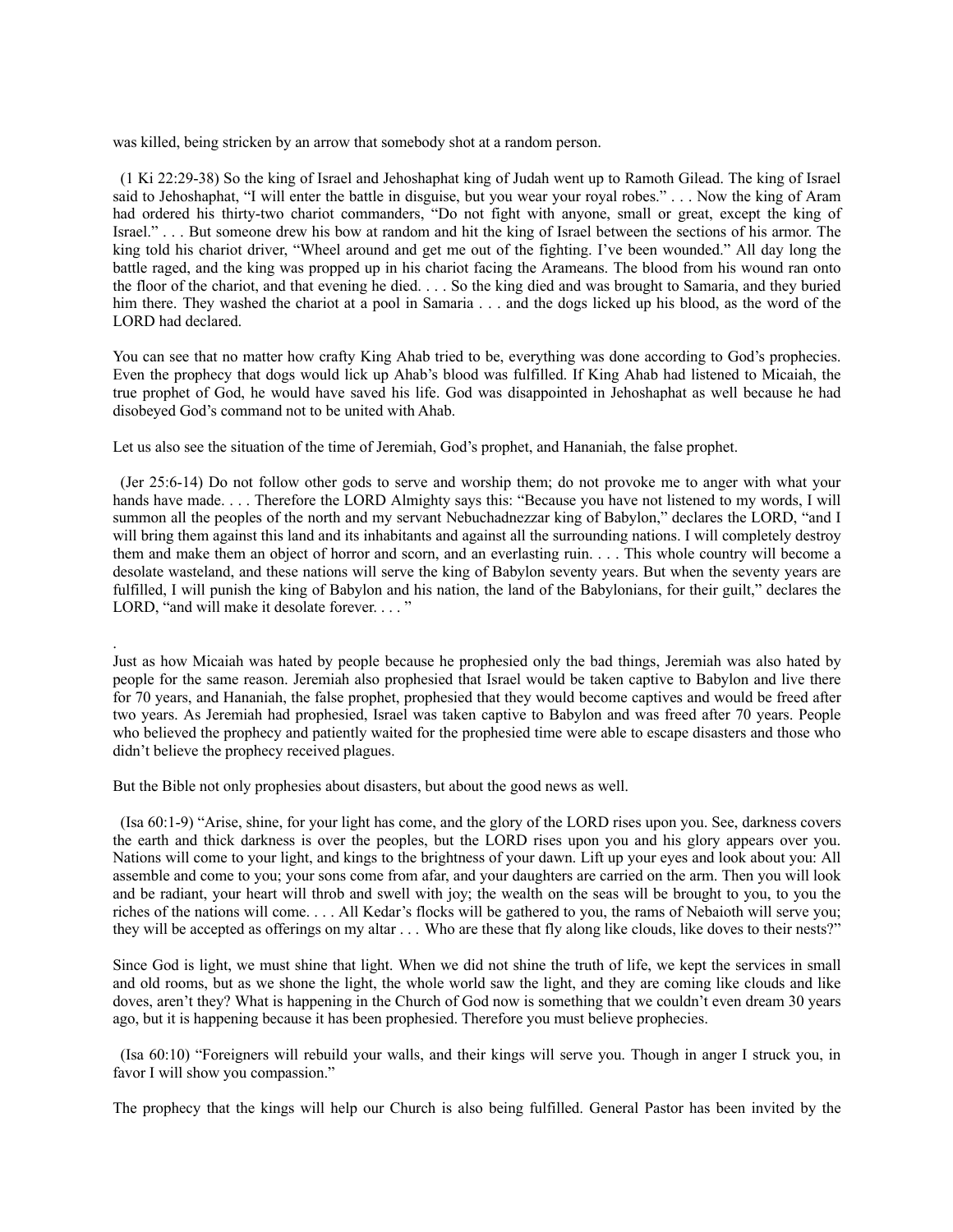Crown Prince of Tonga, and he is there now. But that country is in a state of emergency now. The official religion of Tonga is Methodist. But once Crown Prince Jiaoji is enthroned, the national religion will change. The religious leaders know this very well. That is why it is in a state of emergency.

The missionary who led the Crown Prince to the truth was called and was under investigation whether or not she had kidnapped the Crown Prince. But Father helped her, and five people were baptized. It is such great news. But it is still in a state of emergency.

There is another candidate below the Crown Prince Jiaoji. So if the Crown Prince does not follow the law of Tonga, some people might try to dethrone the Crown Prince Jiaoji and have his younger brother as the Crown Prince. It is a serious situation. The Crown Princess has heard about the truth, and she wants to be baptized, too, but her family is against it because they are worried that the Crown Prince and the Crown Princess might be dethroned if she does get baptized. The Bible says that is there is a spiritual war first like this, there will be a physical war.

Before, we could never imagine that we would be able to build these nice-looking churches and keep the service there. However, just as what God said in Deuteronomy chapter 28, God blesses us when we enter or go out because we have obeyed God, and now the prophecy that we will be set high above all the nations on earth is being fulfilled.

Our prophets now baptize people of high position like the crown prince. No matter how high their position is, they have to learn from our prophets. That is why they are looking up to them, isn't it? Like the prophecy in Isaiah 60, now the time has come, and God is fulfilling the prophecies swiftly.

When we kept the service, paying monthly rent, we wanted to have a lease at least. But now we have to find the biggest building in each area. And then the churches become full of members again, and they have to expand the churches again.

(Isa 55:11) ". . . so is my word that goes out from my mouth: It will not return to me empty, but will accomplish what I desire and achieve the purpose for which I sent it."

Everything is being fulfilled according to God's words. Therefore we must not stay silent, but we have to do the mission of a watchman.

(Eze 3:17-19) "Son of man, I have made you a watchman for the house of Israel; so hear the word I speak and give them warning from me. When I say to a wicked man, 'You will surely die,' and you do not warn him or speak out to dissuade him from his evil ways in order to save his life, that wicked man will die for his sin, and I will hold you accountable for his blood. . . . "

God has told us to lead people to salvation by letting them know the truth of life, not leaving them to die. Therefore let us awaken those who don't keep the Sabbath and the Passover. If they still do not listen to us, those who preach are not be responsible, but those who listen will be responsible for their sins. However, if we do not preach, God has warned us that we will also be responsible for their blood.

It is prophesied that destruction will come so suddenly when people say "Peace and safety," and this prophecy is also being fulfilled.

(1 Th 5:1-3) Now, brothers, about times and dates we do not need to write to you, for you know very well that the day of the Lord will come like a thief in the night. While people are saying, "Peace and safety," destruction will come on them suddenly, as labor pains on a pregnant woman, and they will not escape.

Last year, there was a lot of news about disasters all over the world. However this year, there are a lot less disasters, so people are saying, "Peace and safety." However, the Bible says that destruction will come suddenly when people are saying like that. Since we are the true prophets who have been entrusted with the gospel by God, we must let people know the news of disasters and the way of salvation.

(Mal 3:16-18) Then those who feared the LORD talked with each other, and the LORD listened and heard. A scroll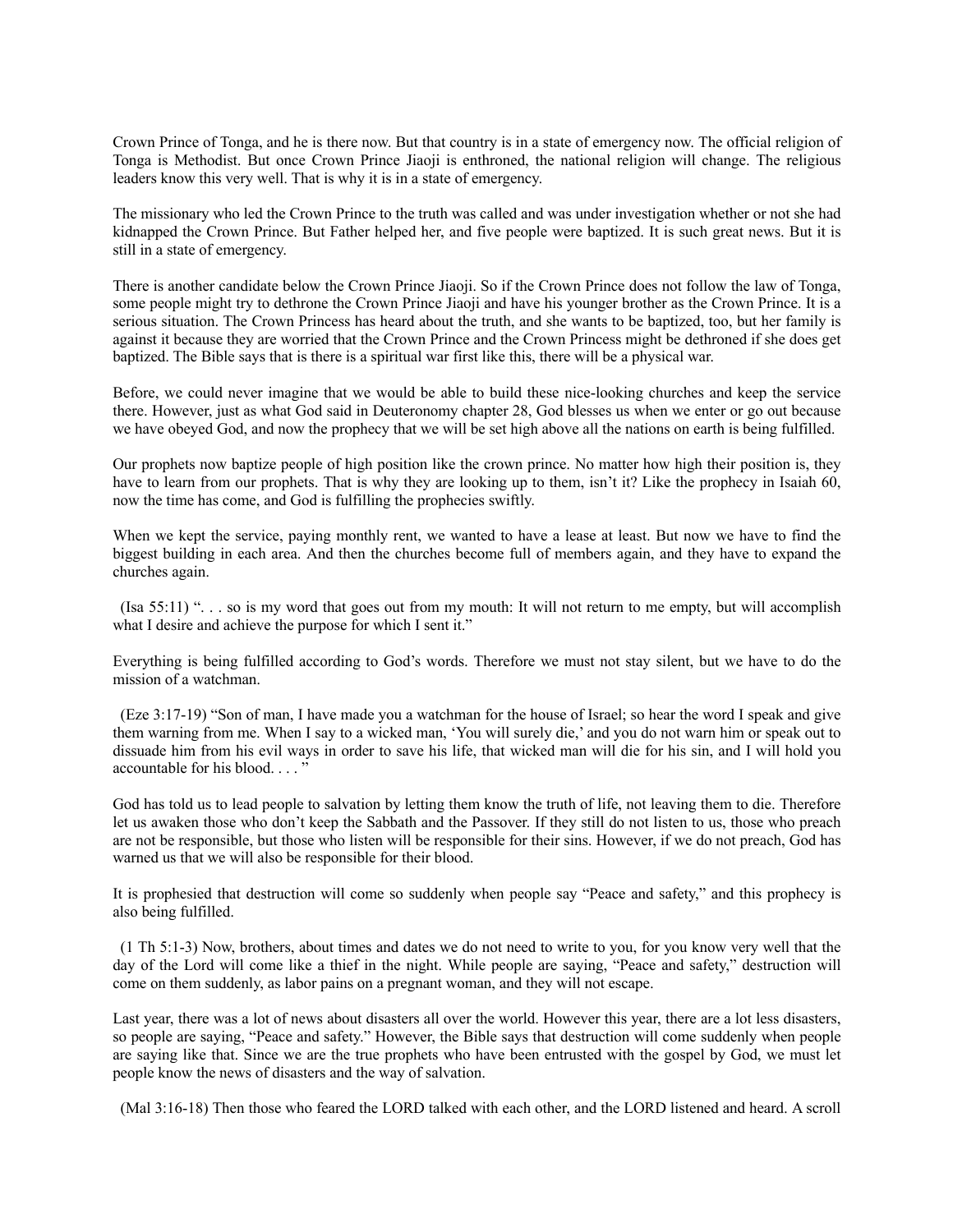of remembrance was written in his presence concerning those who feared the LORD and honored his name. "They will be mine," says the LORD Almighty, "in the day when I make up my treasured possession. I will spare them, just as in compassion a man spares his son who serves him. And you will again see the distinction between the righteous and the wicked, between those who serve God and those who do not."

Just as medicine doesn't taste good, but is good for you, God's words are the same. Therefore we must preach God's words to people. And God will write those who revere, believe and honor God's name in the scroll of remembrance (the book of life) in the last days. Then what will happen to those who do not revere God?

(Mal 4:1-2) "Surely the day is coming; it will burn like a furnace. All the arrogant and every evildoer will be stubble, and that day that is coming will set them on fire," says the LORD Almighty. "Not a root or a branch will be left to them. But for you who revere my name, the sun of righteousness will rise with healing in its wings. And you will go out and leap like calves released from the stall."

All the arrogant and every evildoer will be set on fire like stubble. The war that can burn them without leaving even a root or a branch is the nuclear war, the WWIII. The Bible records that there is definitely an appointed day when these things will happen.

But God will shine the sun of righteousness with healing for those who revere God. Here the sun of righteousness with healing in its wings means the Passover of the new covenant. The medicine that can heal disasters is only the Passover. Christ Ahnsahnghong said that the best medicine is the new covenant, which is the medicine that gives eternal life.

The only medicine that can heal us so that we can survive even in the nuclear war is the Passover bread and wine of the new covenant that Jesus promised us with His flesh and blood. Since God's flesh and blood remain in us through the Passover bread and wine, the disasters can pass over us. Now the whole world is coming to our Church, being surprised by this news of salvation.

How joyful will it be since only our members will live while all the other people die in the last days? That is why it says that we will leap like calves released from the stall in Malachi 3:2. If you have had a calf, you must understand this: If you keep a calf inside a stall in the rainy season, and then release it after the rainy season is gone, then the calf gets so excited and jumps up and down. It is such a joyful thing that we can escape disasters, but God will lead us to heaven too, so how joyful it is!

The Bible prophesies that God's saved children will be caught up in the clouds to meet God. You must believe this prophecy as well. To give this great blessing, God came to this earth in the flesh and preached the gospel for three years at His first coming and for 37 years at His second coming.

The prophets lived in different places and different ages, but what they wrote is all the words of God.

(2 Pe 3:6-7) By these waters also the world of that time was deluged and destroyed. By the same word the present heavens and earth are reserved for fire, being kept for the day of judgment and destruction of ungodly men.

God will not destroy the world for no reason, but because it is so wicked. The world is very dangerous these days. Moms used to educate their children to respect the elderly people, but these days, they teach them not to help the elderly people even if they are carrying something heavy. It is because they might kidnap the children. Since the world has become so dangerous that each person has to protect themselves, the virtue of sharing has disappeared.

The time of Sodom and Gomorrah was just like this. Now faith among neighbors and even among family members has disappeared. People often kill their wives or husbands for insurance money. And some people do not hesitate to kill even their parents.

This world is full of wickedness like in the time of Noah. So God will bring disasters upon the earth.

(2 Pe 3:10) But the day of the Lord will come like a thief. The heavens will disappear with a roar; the elements will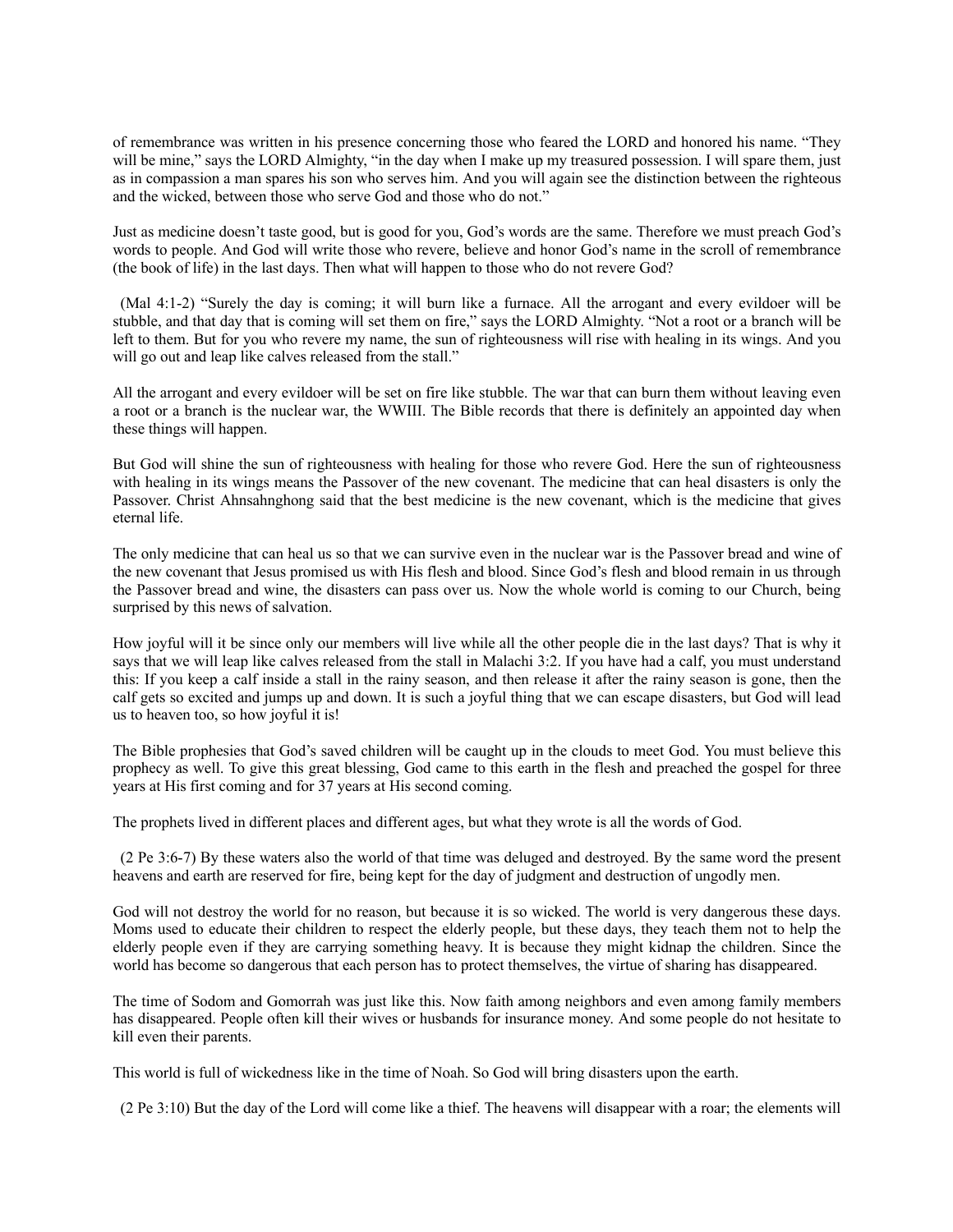be destroyed by fire, and the earth and everything in it will be laid bare.

1 Thessalonians chapter 5 also says that a disaster will come suddenly like a thief. So what should we do?

(2 Pe 3:11-13) Since everything will be destroyed in this way, what kind of people ought you to be? You ought to live holy and godly lives as you look forward to the day of God and speed its coming. That day will bring about the destruction of the heavens by fire, and the elements will melt in the heat. But in keeping with his promise we are looking forward to a new heaven and a new earth, the home of righteousness.

To live holy and godly lives means to believe in God. God will surely take us to the new heaven and the new earth as He promised us. So let us tell people where to take refuge before the disaster comes.

(Jer 25:31-33) " 'The tumult will resound to the ends of the earth, for the LORD will bring charges against the nations; he will bring judgment on all mankind and put the wicked to the sword,' " declares the LORD. This is what the LORD Almighty says: "Look! Disaster is spreading from nation to nation; a mighty storm is rising from the ends of the earth." At that time those slain by the LORD will be everywhere-from one end of the earth to the other. They will not be mourned or gathered up or buried, but will be like refuse lying on the ground.

Like this, the dreadful day of disaster is coming. What is the reason?

(Jer 8:4-7) "Say to them, 'This is what the LORD says: When men fall down, do they not get up? When a man turns away, does he not return? Why then have these people turned away? Why does Jerusalem always turn away? They cling to deceit; they refuse to return. I have listened attentively, but they do not say what is right. No one repents of his wickedness, saying, "What have I done?" Each pursues his own course like a horse charging into battle. Even the stork in the sky knows her appointed seasons, and the dove, the swift and the thrush observe the time of their migration. But my people do not know the requirements of the LORD.

Who are the ones who don't say what is right? They are the ones who say that we should keep the Sunday service, not the Sabbath day, and that we should celebrate Christmas, not the Passover.

(Jer 8:9) The wise will be put to shame; they will be dismayed and trapped. Since they have rejected the word of the LORD, what kind of wisdom do they have?

No matter how much Gold tells them that what they are keeping is wrong, people do not listen to Him and they do not give their ear to His teachings. So as a result, they will receive a plague.

(Jer 6:18-19) Therefore hear, O nations; observe, O witnesses, what will happen to them. Hear, O earth: I am bringing disaster on this people, the fruit of their schemes, because they have not listened to my words and have rejected my law.

The reason why they receive a disaster is because they did not listen to God with doubt no matter how hard God told them to listen. But we must give our ears to the words of the prophecy.

Do you think God will be patient forever? He will wait only until we find all the brothers and sisters. People are doubting, thinking, 'Nothing like that has ever happened before. So will it(destruction) really come?' Even this prophecy is being fulfilled.

(Rev 7:1-4) After this I saw four angels standing at the four corners of the earth, holding back the four winds of the earth to prevent any wind from blowing on the land or on the sea or on any tree. Then I saw another angel coming up from the east, having the seal of the living God. He called out in a loud voice to the four angels who had been given power to harm the land and the sea: "Do not harm the land or the sea or the trees until we put a seal on the foreheads of the servants of our God." Then I heard the number of those who were sealed: 144,000 from all the tribes of Israel.

God's seal is the Passover. In John 6:27, Jesus said that He Himself is the seal of God, and promised His flesh and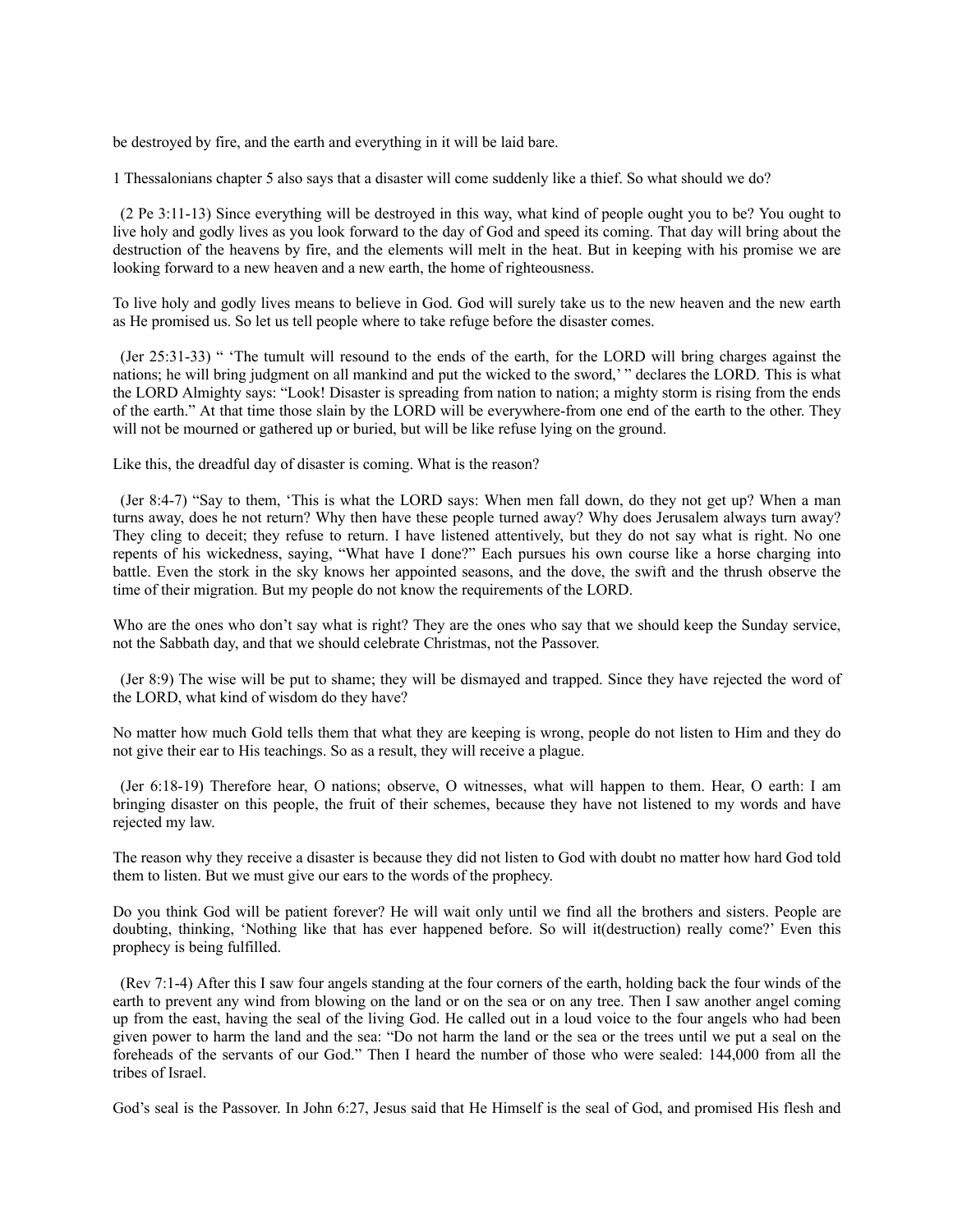blood through the Passover bread and wine. Like that, God let those who keep the Passover receive the seal.

In the Bible, the wind means "war." Then when will the wind be released? It is when all the children of God are found. If all the children of God receive the seal today, that day will come today, and if they all receive the seal tomorrow, it will come tomorrow, if they all receive the seal next month, that day will come next month.

In many parts of the world, you can see a lot of symptoms that the wind will be released very soon in order to fulfill the prophecy of the Bible. The arms of the angels who are holding the four winds at the four corners of the earth must hurt so much. If a nuclear war breaks out between Iran and Israel, North Korea will seize that opportunity and shoot what they have prepared. That day will come on an unexpected day. Since God told us to be ready, we must be ready. It is better to be ready in advance.

(Mt 24:42-44) "Therefore keep watch, because you do not know on what day your Lord will come. But understand this: If the owner of the house had known at what time of night the thief was coming, he would have kept watch and would not have let his house be broken into. So you also must be ready, because the Son of Man will come at an hour when you do not expect him."

In verse 37 it says, "As it was in the days of Noah, so it will be at the coming of the Son of Man." This world will be destroyed by fire in the last days because of the wicked people just like in the time of Noah. Therefore it is time for all people to come to God to receive God's seal.

(Rev 18:1-3) After this I saw another angel coming down from heaven. He had great authority, and the earth was illuminated by his splendor. With a mighty voice he shouted: "Fallen! Fallen is Babylon the Great! She has become a home for demons and a haunt for every evil spirit, a haunt for every unclean and detestable bird. For all the nations have drunk the maddening wine of her adulteries. The kings of the earth committed adultery with her, and the merchants of the earth grew rich from her excessive luxuries."

Babylon is a home for demons, not the place for salvation. Church is supposed to be a place where we worship God, but they work together with the politicians. That is why God said that they are committing adulteries. So God says that we can be saved when we come out of that place.

(Rev 18:4-6) Then I heard another voice from heaven say: "Come out of her, my people, so that you will not share in her sins, so that you will not receive any of her plagues; for her sins are piled up to heaven, and God has remembered her crimes. Give back to her as she has given; pay her back double for what she has done. Mix her a double portion from her own cup."

They killed up to 70 million children of God to change God's commandments to the commands of men-from the Sabbath to the Sunday service and from the Passover to Christmas. It is 70 million officially, so they must have killed even more people unofficially. Babylon did this. Parents bear a grudge even if someone kills only one of their children. But Babylon killed 70 million children of God. That is why it says that their sins are piled up to heaven.

Let us see where we must go when we come out of Babylon.

(Jer 4:5-6) "Announce in Judah and proclaim in Jerusalem and say: 'Sound the trumpet throughout the land!' Cry aloud and say: 'Gather together! Let us flee to the fortified cities!' Raise the signal to go to Zion! Flee for safety without delay! For I am bringing disaster from the north, even terrible destruction."

God told us to come out of Babylon and flee to Zion where we can receive the food of life through the Passover bread and wine. We must flee to Zion before the disaster comes. Once the disaster comes, people will not be able to flee to Zion even if they want to. And just because we are safe from disasters, we must not sit back and do nothing, but we must lead other people as well so that they will also escape disasters. Then we will receive an award.

(Da 12:1-3) "At that time Michael, the great prince who protects your people, will arise. There will be a time of distress such as has not happened from the beginning of nations until then. But at that time your people-everyone whose name is found written in the book-will be delivered. Multitudes who sleep in the dust of the earth will awake: